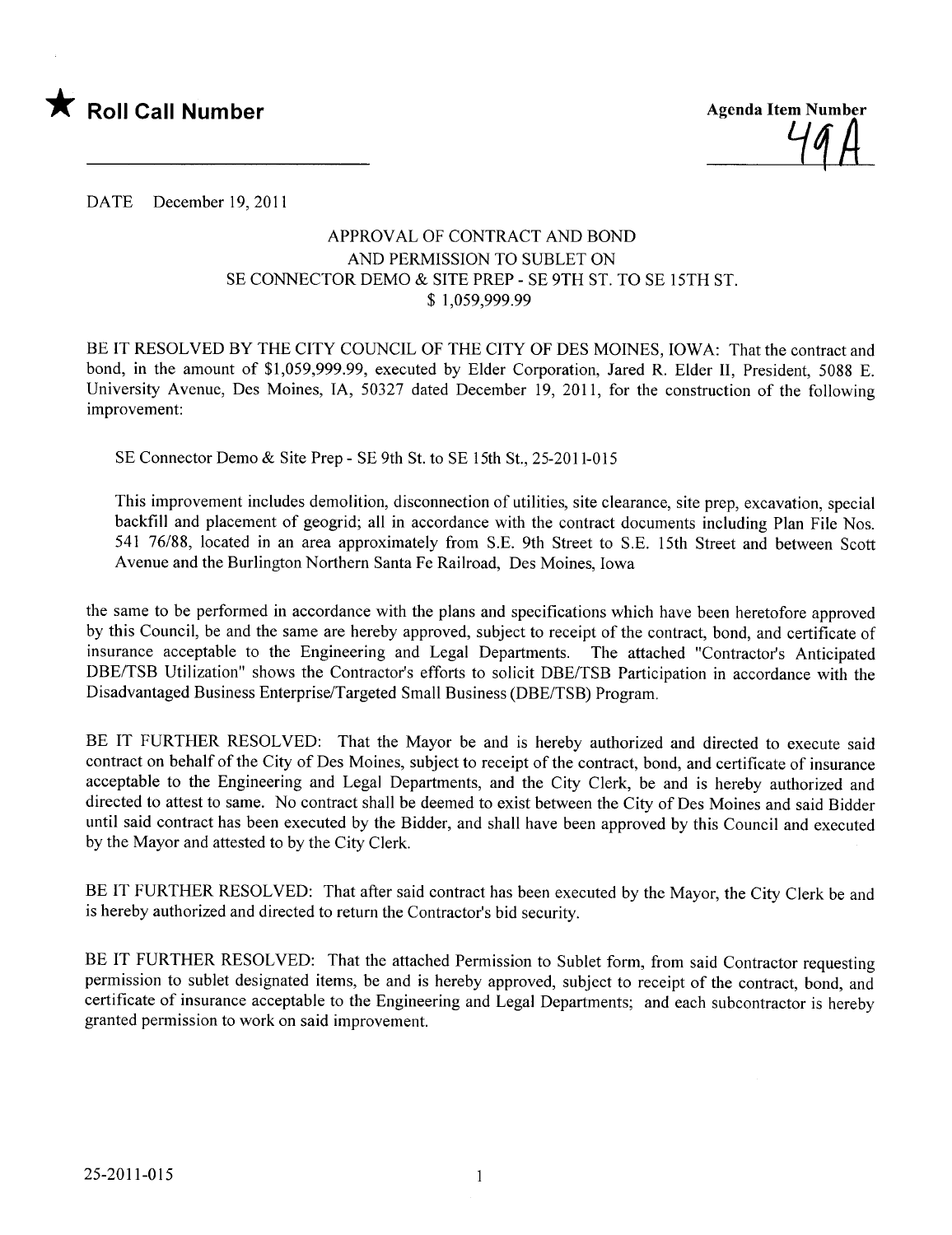\* Roll Call Number Agenda Item Number Agenda Item Number

<u> 771</u>

DATE December 19,2011

BE IT FURTHER RESOLVED: That the Des Moines Finance Director is hereby authorized to encumber this contract amount against the funds as identified below, and to acquire Builder's Risk Insurance, if appropriate, for the above referenced improvement.

| (City Council Communication Number) |  | $11 - 759$ attached) |
|-------------------------------------|--|----------------------|
|                                     |  |                      |

Moved by to adopt.

FORM APPROVED

Verhelm Vander<br>Kathleen Vanderpool Deputy City Attorney

CfËš Funding Source: 2011-2012, Page Street - 35, Southeast Connector - S.E. Sixth Street to S.E. 14th, STR219

| <b>COUNCIL ACTION</b> | <b>YEAS</b> | <b>NAYS</b> | <b>PASS</b> | <b>ABSENT</b>   | I, Diane Rauh, City Clerk of said City Council, hereby                                                          |  |  |  |
|-----------------------|-------------|-------------|-------------|-----------------|-----------------------------------------------------------------------------------------------------------------|--|--|--|
| <b>COWNIE</b>         |             |             |             |                 | certify that at a meeting of the City Council, held on the<br>above date, among other proceedings the above was |  |  |  |
| <b>COLEMAN</b>        |             |             |             |                 |                                                                                                                 |  |  |  |
| <b>GRIESS</b>         |             |             |             |                 | adopted.                                                                                                        |  |  |  |
| <b>HENSLEY</b>        |             |             |             |                 |                                                                                                                 |  |  |  |
| <b>MAHAFFEY</b>       |             |             |             |                 | IN WITNESS WHEREOF, I have hereunto set my hand                                                                 |  |  |  |
| <b>MEYER</b>          |             |             |             |                 | and affixed my seal the day and year first above written.                                                       |  |  |  |
| <b>MOORE</b>          |             |             |             |                 |                                                                                                                 |  |  |  |
| <b>TOTAL</b>          |             |             |             |                 |                                                                                                                 |  |  |  |
| <b>MOTION CARRIED</b> |             |             |             | <b>APPROVED</b> |                                                                                                                 |  |  |  |
|                       |             |             |             |                 |                                                                                                                 |  |  |  |
|                       |             |             |             | Mayor           |                                                                                                                 |  |  |  |
|                       |             |             |             |                 | City Clerk                                                                                                      |  |  |  |